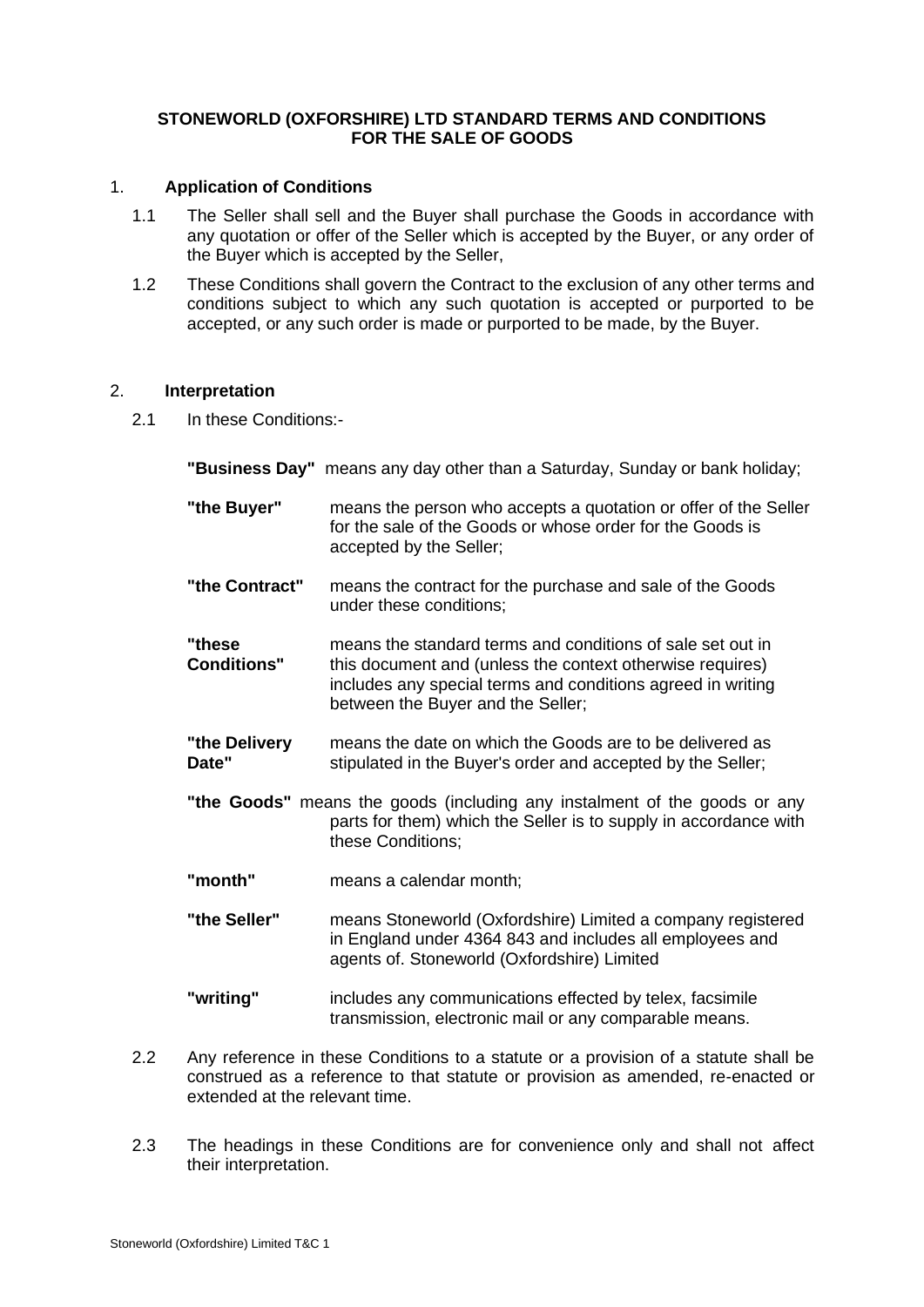### 3. **Basis of Sale**

- 3.1 The Seller's employees or agents are not authorised to make any representations concerning the Goods unless confirmed by the Seller in writing. In entering into the Contract the Buyer acknowledges that it does not rely on, and waives any claim for breach of, any such representations which are not so confirmed.
- 3.2 No variation to these Conditions shall be binding unless agreed in writing between the authorised representatives of the Buyer and the Seller.
- 3.3 Sales literature, price lists and other documents issued by the Seller in relation to the Goods are subject to alteration without notice and do not constitute offers to sell the Goods which are capable of acceptance. An order placed by the Buyer may not be withdrawn cancelled or altered prior to acceptance by the Seller and no contract for the sale of the Goods shall be binding on the Seller unless the Seller has issued a quotation which is expressed to be an offer to sell the goods or has accepted an order placed by the Buyer by whichever is the earlier of:
	- a) the Seller's written acceptance;
	- b) delivery of the Goods; or
	- c) the Seller's invoice.
- 3.4 Any typographical, clerical or other accidental errors or omissions in any sales literature, quotation, price list, acceptance of offer, invoice or other document or information issued by the Seller shall be subject to correction without any liability on the part of the Seller.

### 4. **Estimates & Quotations**

- 4.1 It is the responsibility of the Buyer to ensure that accurate measurements are supplied for estimates and quotations to be prepared by the Seller. Please note that it is normal practice to add 10% product to an accurate estimate to cover cutting and breakages.
- 4.2 The Seller cannot accept liability for surpluses or shortages of product caused by inaccurate measurements given by a 3<sup>rd</sup> party.
- 4.3 Furthermore, in the case of surplus product left at the end of a job caused by inaccurate measurements given by a  $3<sup>rd</sup>$  party, the Seller is not liable to offer refund on the surplus product.
- 4.4 In the case of shortages of product caused by inaccurate measurements given by a 3<sup>rd</sup> party, extra product required is chargeable and the Seller cannot guarantee an exact match where new product has to be ordered in to fulfil the order.

#### 5. **Orders and Specifications**

- 5.1 No order submitted by the Buyer shall be deemed to be accepted by the Seller unless and until confirmed in writing by the Seller's authorised representative.
- 5.2 The specification for the Goods shall be those set out in the Seller's sales documentation unless varied expressly in the Buyer's order (if accepted by the Seller). The Goods will only be supplied in the minimum units (or multiples) stated in the Seller's price list or in multiples of the sales outer as specified. Orders received for quantities other than these will be adjusted accordingly, illustrations, photographs or descriptions whether in catalogues, brochures, price lists or other documents issued by the Seller are intended as a guide only and shall not be binding on the Seller.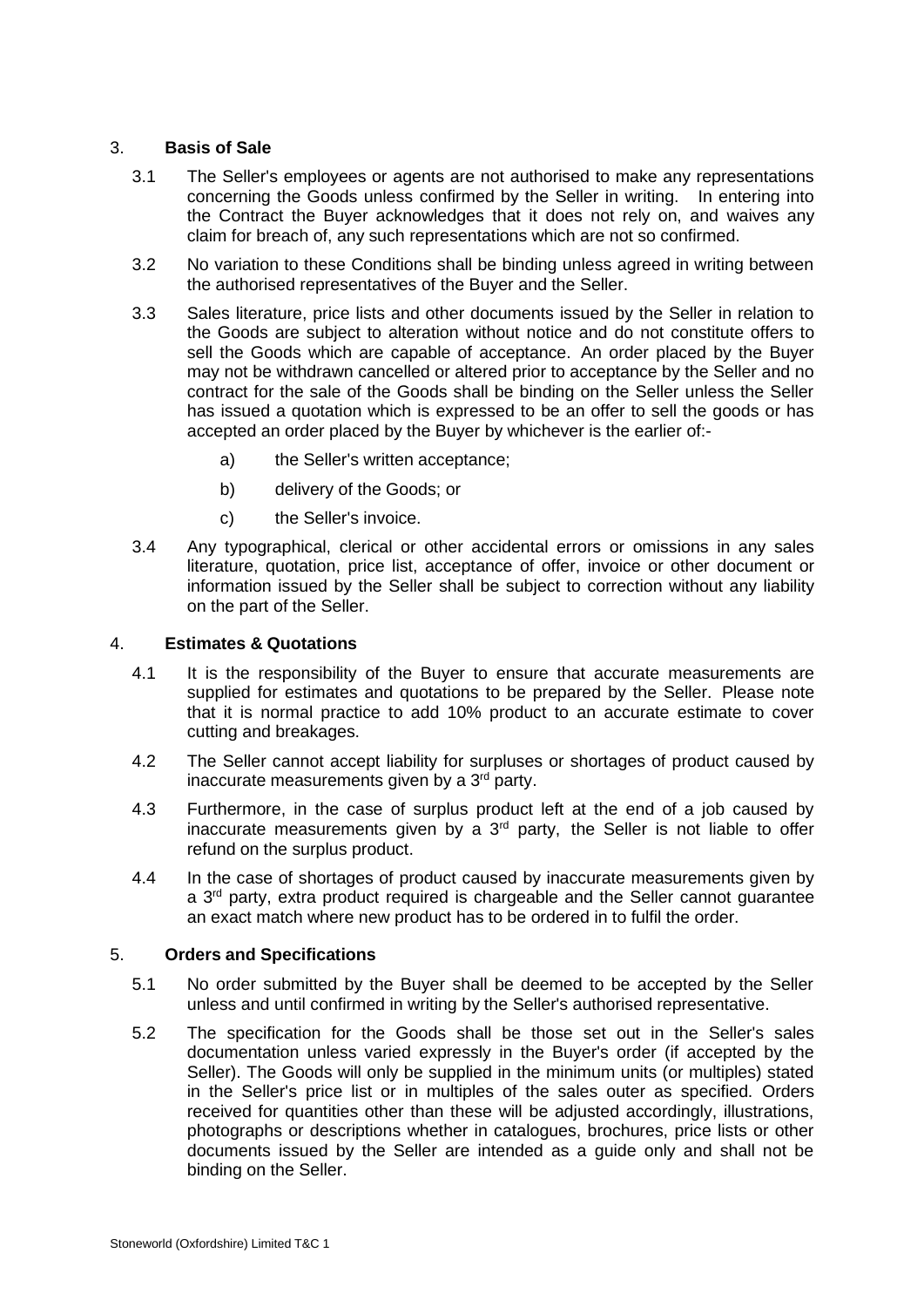- 5.3 The Seller reserves the right to make any changes in the specification of the Goods which are required to conform with any applicable safety or other statutory or regulatory requirements or, where the Goods are to be supplied to the Seller's specification, which do not materially affect their quality or performance.
- 5.4 No order which has been accepted by the Seller may be cancelled by the Buyer except with the agreement in writing of the Seller on the terms that the Buyer shall indemnify the Seller in full against all loss (including loss of profit), costs (including the cost of all labour and materials used), damages, charges and expenses incurred by the Seller as a result of cancellation.
- 5.5 **In the specific case of bespoke made worktops**, where templating is required in advance of Stoneworld masonry services being employed, the following terms must be adhered to before templating can occur:
	- 1.1.1. All cabinets must be installed and fixed into their final positions
	- 1.1.2. Any drop in appliances must be available on site, on the date arranged for templating
	- 1.1.3. In the case of under-mounted sinks, the sink must be in position, before templating can occur.
	- 1.1.4. Where an under-mounted sink is to be fitted the tap that is to be installed must be onsite, and the position of the tap must be advised by the Buyer. It is not the Seller's responsibility to decide where to place the tap.
	- 1.1.5. For the avoidance of doubt, the Seller will not decide the position of any item that is not already fixed, and it is the responsibility of the Buyer to decide, adhering to advice from their kitchen installer or plumber on the position of any such item.
	- 1.1.6. Further charges may be incurred if the Seller attends onsite to template, and finds that templating cannot take place due to the Buyer's failure to adhere to any of the above advice.

## 6. **Price**

- 6.1 The price of the Goods shall be the price listed in the Quotation current at the date of acceptance of the Buyer's order or such other price as may be agreed in writing by the Seller and the Buyer.
- 6.2 Where the Seller has quoted a price for the Goods other than in accordance with the Seller's published price list the price quoted shall be valid for 3 weeks only or such lesser time as the Seller may specify.
- 6.3 The Seller reserves the right, by giving notice to the Buyer at any time before delivery, to increase the price of the Goods to reflect any increase in the cost to the Seller which is due to any factor beyond the control of the Seller (such as, without limitation, any foreign exchange fluctuation currency regulation, alteration of duties, significant increase in the costs of labour, materials or other costs of manufacture), any change in delivery dates, quantities or specifications for the Goods which is requested by the Buyer, or any delay caused by any instructions of the Buyer or failure of the Buyer to give the Seller adequate information or instructions.
- 6.4 [The Seller will allow the Buyer quantity discounts subject to and in accordance with the conditions set out in the Seller's published price list for the Goods current at the date of acceptance of the Buyer's Order.]
- 6.5 [Any settlement discount specified by the Seller in the Contract will be allowed by the Seller to the Buyer in respect of Goods for which payment is received by the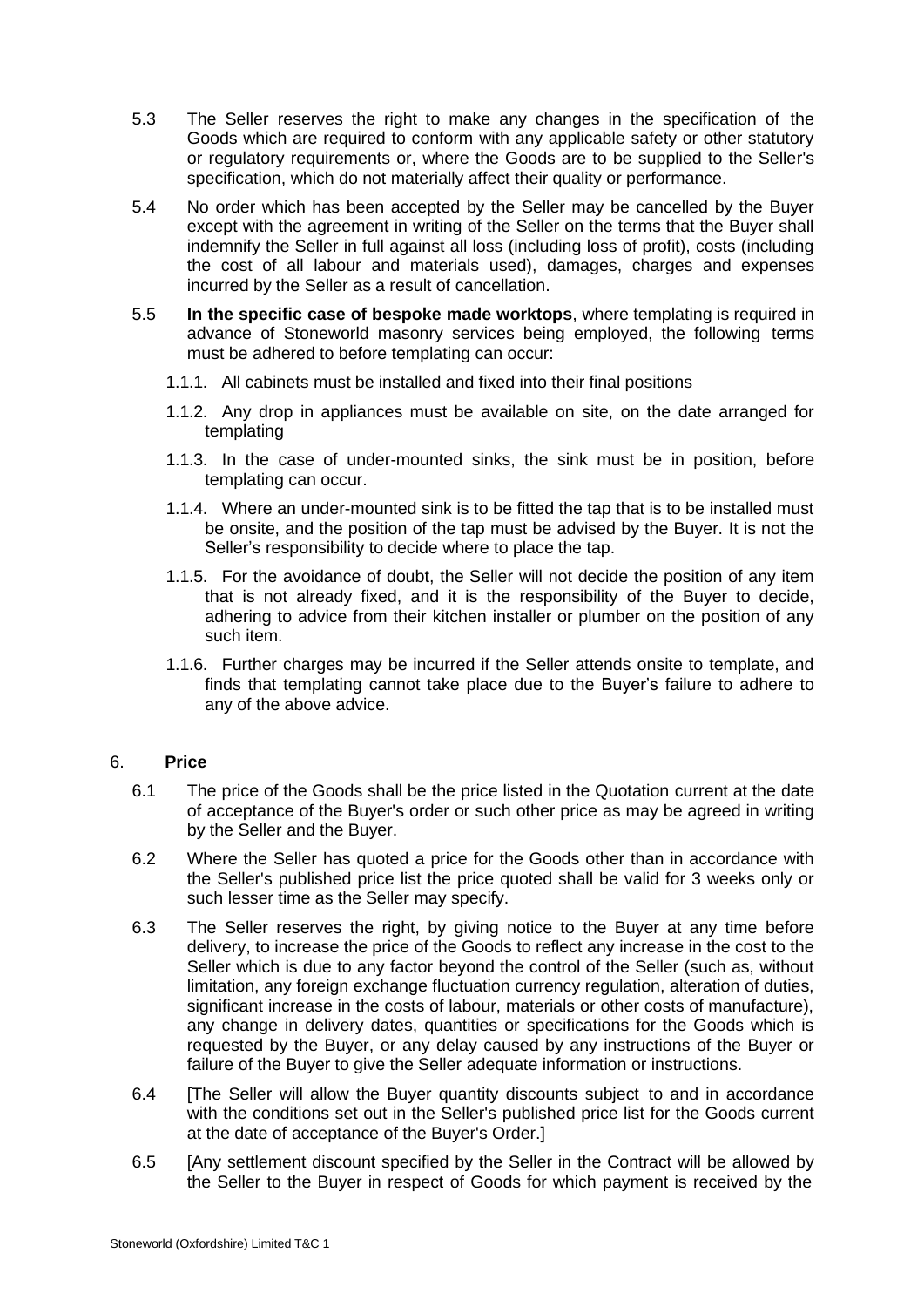Seller on or before the due date and otherwise in accordance with the payment terms set out in these Conditions and provided that no other amounts owing by the Buyer to the Seller are overdue and unpaid.]

- 6.6 Except as otherwise stated under the terms of any quotation or in any price list of the Seller, and unless otherwise agreed in writing between the Buyer and the Seller, all prices are inclusive of the Seller's charges for packaging and transport.
- 6.7 The price is exclusive of any applicable value added tax excise, sales or taxes or levies of a similar nature which are imposed or charged by any competent fiscal authority in respect of the Goods, which the Buyer shall be additionally liable to pay to the Seller.

## 7. **Payment**

- 7.1 Subject to any special terms agreed in writing between the Buyer and the Seller, the Seller shall invoice the Buyer for the price of the Goods on placement of the order, and payment must be received from the Buyer before delivery of the Goods, unless the Goods are to be collected by the Buyer or the Buyer wrongfully fails to take delivery of the Goods, in which event the Seller shall be entitled to invoice the Buyer for the price at any time after the Seller has notified the Buyer that the Goods are ready for collection or (as the case may be) the Seller has tendered delivery of the Goods.
- 7.2 The Buyer shall pay the price of the Goods (less any discount or credit allowed by the Seller, but without any other deduction credit or set off) before delivery of the order, or otherwise in accordance with such credit term as may have been agreed in writing between the Buyer and the Seller in respect of the Contract. Payment shall be made on the due date, notwithstanding that, delivery may not have taken place and/or that the property in the Goods has not passed to the Buyer. The time for the payment of the price shall be of the essence of the Contract. Receipts for payment will be issued only upon request.
- 7.3 All payments shall be made to the Seller as indicated on the form of acceptance or invoice issued by the Seller.
- 7.4 The Seller is not obliged to accept orders from any customer or buyer who has not supplied the Seller with references satisfactory to the Seller; if at any time the Seller is not satisfied as to the creditworthiness of the Buyer it may give notice in writing to the Buyer that no further credit will be allowed to the Buyer in which event no further goods will be delivered to the Buyer other than against cash payment and notwithstanding Clause 6.2 of these conditions, all amounts owing by the Buyer to the Seller shall be immediately payable in cash.

## 8. **Delivery**

- 8.1 Delivery of the Goods shall be made by the Seller delivering the Goods to the place in the United Kingdom specified in the Buyer's order and/or the Seller's acceptance as the location to which the Goods are to be delivered by the Seller or, if no place of delivery is so specified, by the Buyer collecting the Goods at the Seller's premises at any time after the Seller has notified the Buyer that the Goods are ready for collection.
- 8.2 The Delivery Date is approximate only and time for delivery shall not be of the essence unless previously agreed by the Seller in writing. The Goods may be delivered by the Seller in advance of the Delivery Date upon giving reasonable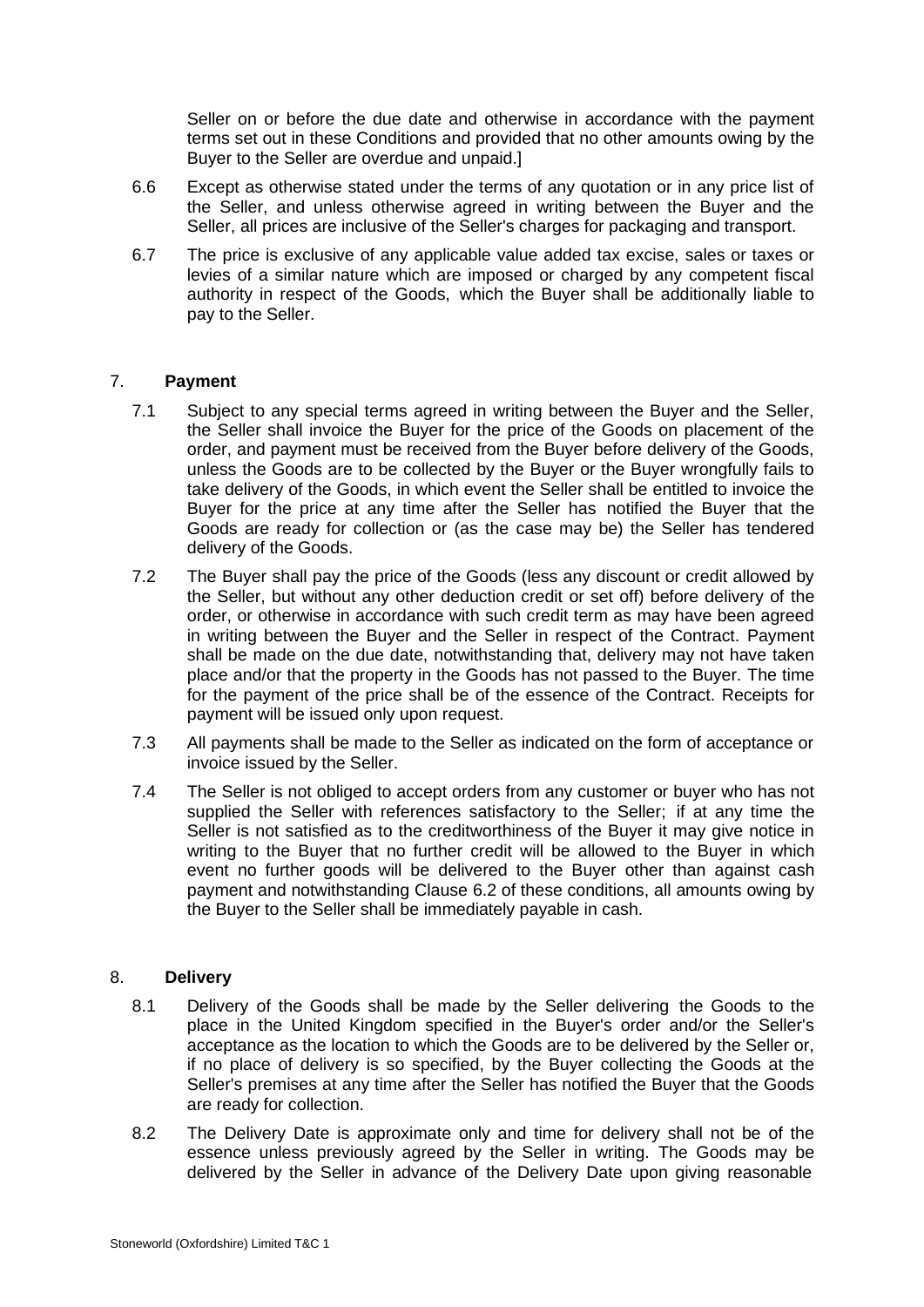notice to the Buyer.

- 8.3 Where the Goods are to be delivered in instalments, each delivery shall constitute a separate contract and failure by the Seller to deliver any one or more of the instalments in accordance with these Conditions or any claim by the Buyer in respect of any one or more instalments shall not entitle the Buyer to treat the Contract as a whole as repudiated.
- 8.4 If the Buyer fails to take delivery of the Goods or any part of them on the Delivery Date and/or fails to provide any instructions, documents, licences, consents or authorisations required to enable the Goods to be delivered on that date, the Seller shall be entitled upon given written notice to the Buyer to store or arrange for the storage of the Goods and then notwithstanding the provision of Condition 10.1 of these Conditions risk in the Goods shall pass to the Buyer, delivery shall be deemed to have taken place and the Buyer shall pay to the Seller all costs and expenses including storage and insurance charges arising from such failure.
- 8.5 The Seller will sometimes use a  $3<sup>rd</sup>$  party carrier to deliver orders. The Seller cannot be held responsible for delays or damage caused by 3<sup>rd</sup> party carriers.

### 9. **Natural Stone Characteristics**

- 9.1 The nature of our natural stone means that the colour, appearance, tone and texture may vary resulting in the actual physical stone differing in shape, size and look from that featured and photographed on our website and marketing literature. It is highly recommended that Customers request physical samples of stones before placing orders. The Customer is responsible for ensuring that the goods are suitable for their intended purpose and no representation is given by Stoneworld (Oxfordshire) Ltd as to the fitness of the goods for any particular purpose unless otherwise expressly agreed.
- 9.2 The products are sold on the express understanding that they are natural stone which possess natural formation characteristics, variation in colour, texture and markings and are all part of the natural makeup and appeal of natural stone.

#### 10. **Non-Delivery**

- 10.1 If the Seller fails to deliver the Goods or any of them on the Delivery Date other than for reasons outside the Seller's reasonable control or the Buyer's or its carrier's fault:
	- a) if the Seller delivers the Goods at any time thereafter the Seller shall have no liability in respect of such late delivery;
	- b) if the Buyer gives written notice to the Seller within 30 Business Days after the Delivery Date and the Seller fails to deliver the Goods within 30 Business Days after receiving such notice the Buyer may cancel the order and the Seller's liability shall be limited to the excess (if any) of the cost of the Buyer (in the cheapest available market) of similar goods to those not delivered over the price of the Goods not delivered.

## 11. **Inspection/Shortage**

- 11.1 The Buyer is under a duty whenever possible to inspect the Goods on delivery or on collection as the case may be.
- 11.2 Where the Goods cannot be examined the carriers note or such other note as appropriate shall be marked "not examined".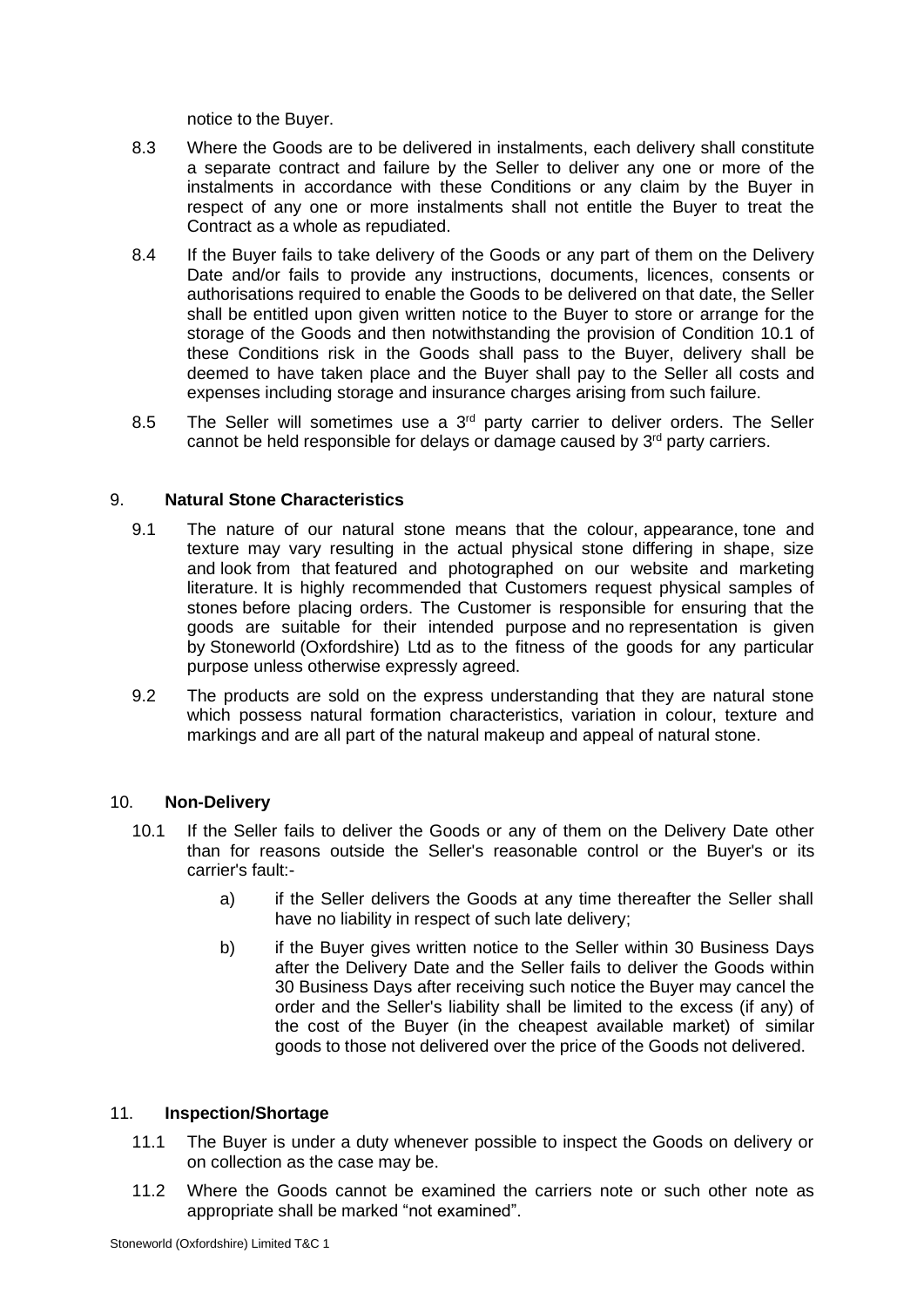- 11.3 The Seller shall be under no liability for any damage or shortages that would be apparent on reasonable careful inspection if the terms of this clause are not complied with and, in any event will be under no liability if a written complaint is not delivered to the Seller within seven days of delivery detailing the alleged damage or shortage.
- 11.4 In all cases where defects or shortages are complained of the Seller shall be under no liability in respect thereof unless an opportunity to inspect the Goods is supplied to the Seller before any use is made thereof or any alteration or modification is made thereto by the Buyer.
- 11.5 Subject to condition 9.3 and condition 9.4, the Seller shall make good any shortage in the Goods and where appropriate replace any goods damaged in transit as soon as it is reasonable to do so, but otherwise shall be under no liability whatsoever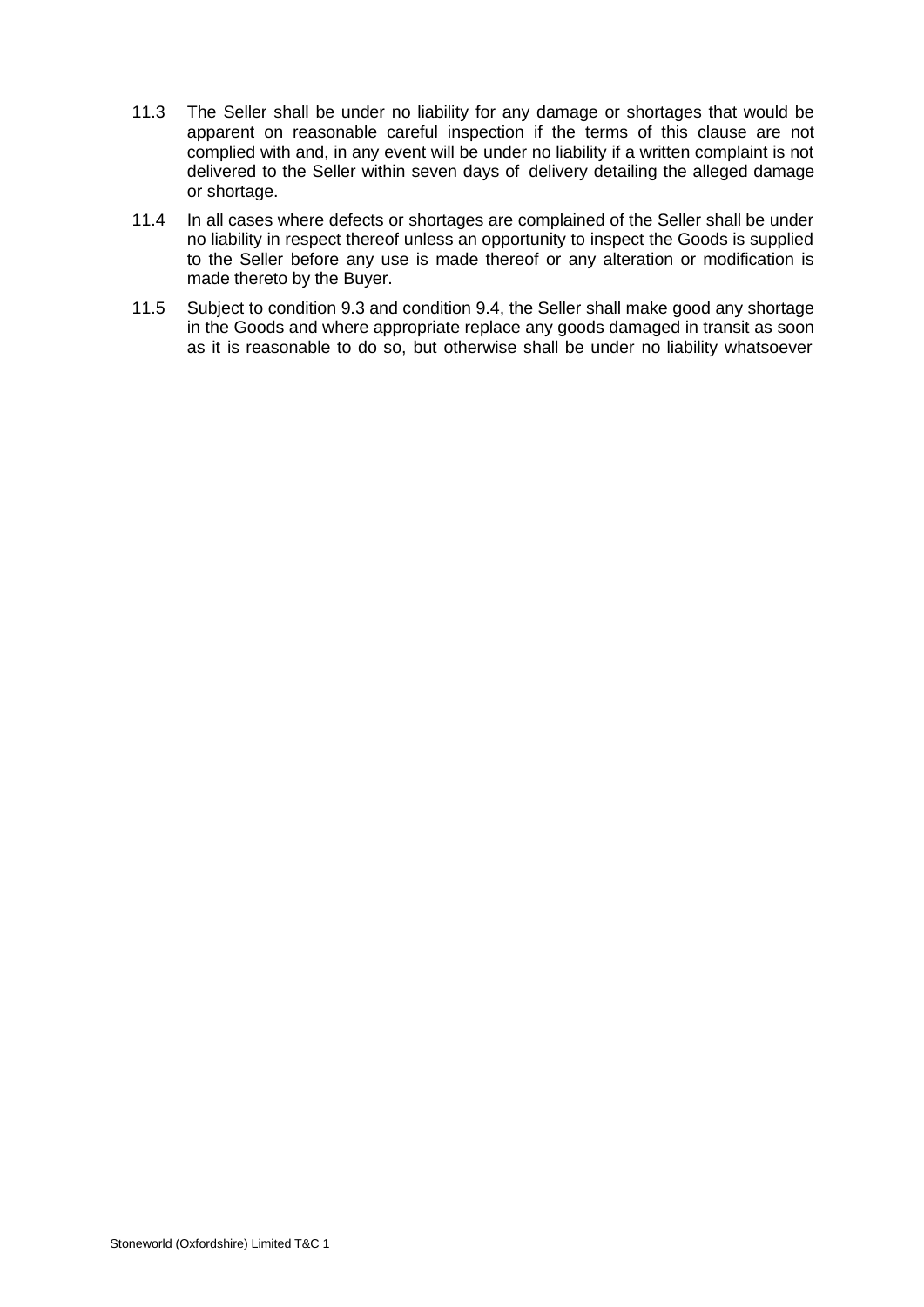arising from such shortage or damage.

## 12. **Risk and Retention of Title**

- 12.1 Risk of damage to or loss of the Goods shall pass to the Buyer at:
	- a) in the case of Goods to be delivered at the Seller's premises, the time when the Seller notifies the Buyer that the Goods are available for collection; or
	- b) in the case of Goods to be delivered otherwise than at the Seller's premises, the time of delivery or, if the Buyer wrongfully fails to take delivery of the Goods, the time when the Seller has tendered delivery of the Goods.
- 12.2 Notwithstanding delivery and the passing of risk in the Goods, or any other provision of these Conditions, legal and beneficial title of the Goods shall not pass to the Buyer until the Seller has received in cash or cleared funds payment in full of the price of the Goods.
- 12.3 [Sub-clause 10.2 notwithstanding, legal and beneficial title of the Goods shall not pass to the Buyer until the Seller has received in cash or cleared funds payment in full of the price of the Goods and any other goods supplied by the Seller and the Buyer has repaid all moneys owed to the Seller, regardless of how such indebtedness arose.]
- 12.4 Until payment has been made to the Seller in accordance with these Conditions and title in the Goods has passed to the Buyer, the Buyer shall be in possession of the Goods as bailee for the Seller and the Buyer shall store the Goods separately and in an appropriate environment, shall ensure that they are identifiable as being supplied by the Seller and shall insure the Goods against all reasonable risks.
- 12.5 The Buyer shall not be entitled to pledge or in any way charge by way of security for any indebtedness any of the goods which remain the property of the Seller, but if the Buyer does so all money owing by the Buyer to the Seller shall (without prejudice to any other right or remedy of the Seller) forthwith become due and payable.
- 12.6 The Seller reserves the right to repossess any Goods in which the Seller retains title without notice. The Buyer irrevocably authorises the Seller to enter the Buyer's premises during normal business hours for the purpose of repossessing the Goods in which the Seller retains title and inspecting the Goods to ensure compliance with the storage and identification requirements of sub-clause 10.4.
- 12.7 The Buyer's right to possession of the Goods in which the Seller maintains legal and beneficial title shall terminate if;
	- a) The Buyer commits or permits any material breach of his obligations under these Conditions;
	- b) The Buyer enters into a voluntary arrangement under Part 1 of the Insolvency Act 1986, or any other scheme or arrangement is made with his creditors;
	- c) The Buyer is or becomes the subject of a bankruptcy order or takes advantage of any other statutory provision for the relief of insolvent debtors;
	- d) The Buyer convenes any meeting of its creditors, enters into voluntary or compulsory liquidation, has a receiver, manager, administrator or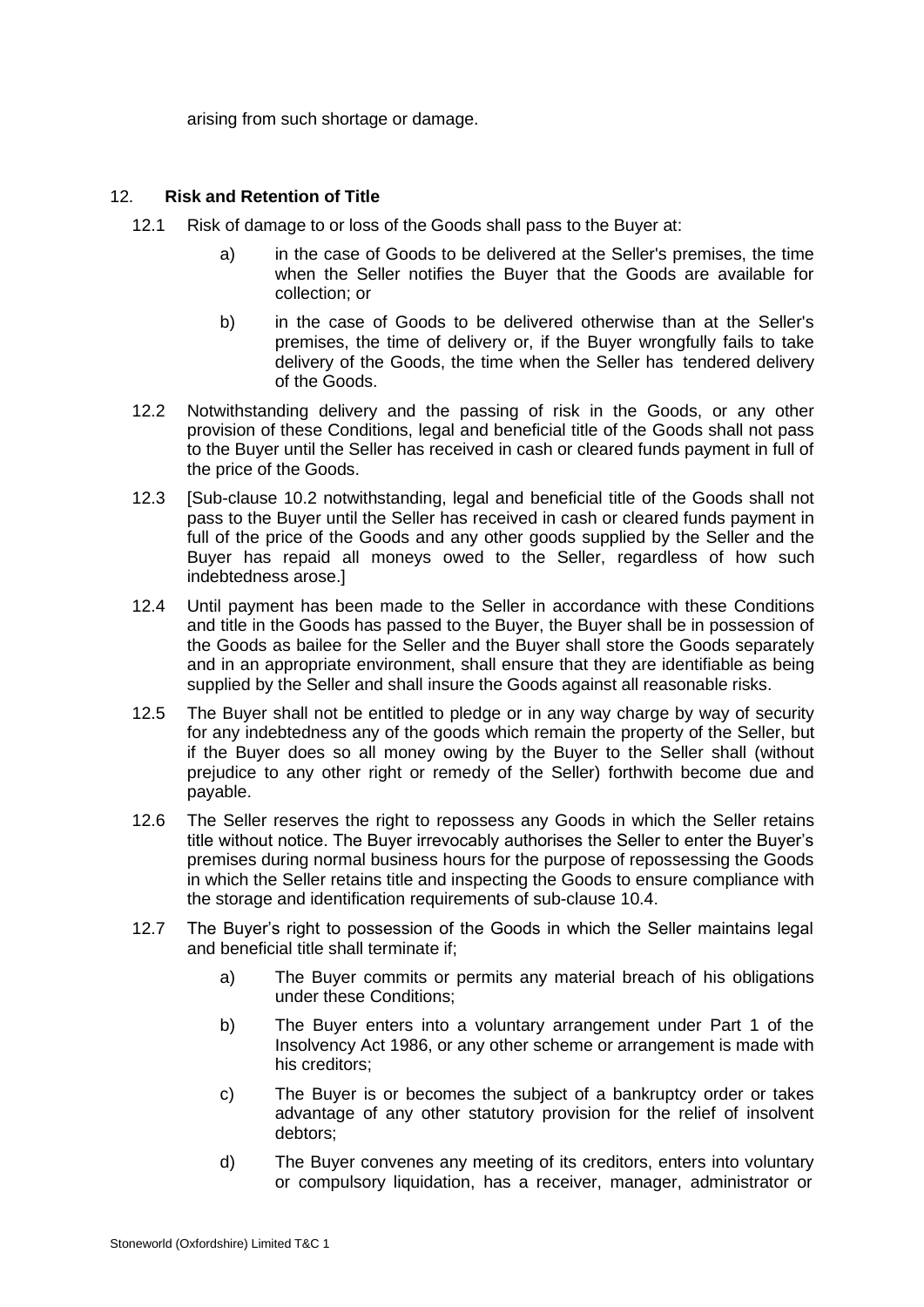administrative receiver appointed in respect of its assets or undertaking or any part thereof, any documents are filed with the court for the appointment of an administrator in respect of the Buyer, notice of intention to appoint an administrator is given by the Buyer or any of its directors or by a qualifying floating charge-holder (as defined in paragraph 14 of Schedule B1 of the Insolvency Act 1986), a resolution is passed or petition presented to any court for the winding up of the Buyer or for the granting of an administration order in respect of the Buyer, or any proceedings are commenced relating to the insolvency or possible insolvency of the Buyer.

## 13. **Assignment**

- 13.1 The Seller may assign the Contract or any part of it to any person, firm or company.
- 13.2 The Buyer shall not be entitled to assign the Contract or any part of it without the prior written consent of the Seller.

#### 14. **Defective Goods**

- 14.1 If on delivery any of the Goods are defective in any material respect and either the Buyer lawfully refuses delivery of the defective Goods or, if they are signed for on delivery "condition and contents unknown" the Buyer gives written notice of such defect to the Seller within three business days of such delivery, the Seller shall at its option:
	- a) replace the defective Goods within 90 days of receiving the Buyer's notice; or
	- b) refund to the Buyer the price for the goods which are defective;

but the Seller shall have no further liability to the Buyer in respect thereof and the Buyer may not reject the Goods if delivery is not refused or notice given by the Buyer as aforesaid.

- 14.2 No Goods may be returned to the Seller without the prior agreement in writing of the Seller. Subject thereto any Goods returned which the Seller is satisfied were supplied subject to defects of quality or condition which would not be apparent on inspection shall either be replaced free of charge or, at the Seller's sole discretion the Seller shall refund or credit to the Buyer the price of such defective Goods but the Seller shall have no further liability to the Buyer.
- 14.3 If the Buyer purchases any Goods within six months of the launch of such goods the Buyer shall have the right to return the Goods or any part of such order within one month of delivery, provided always that the Buyer exercising such right shall:
	- a) return such goods at his risk and cost; and
	- b) indemnify the Seller against any cost incurred by the Seller in rectifying any deterioration of the Goods caused by incorrect storage or use while in the Buyer's hands.
- 14.4 The Seller shall be under no liability in respect of any defect arising from fair wear and tear, or any wilful damage, negligence, subjection to normal conditions, failure to follow the Seller's instructions (whether oral or in writing), misuse or alteration of the Goods without the Seller's approval, or any other act or omission on the part of the Buyer, its employees or agents or any third party.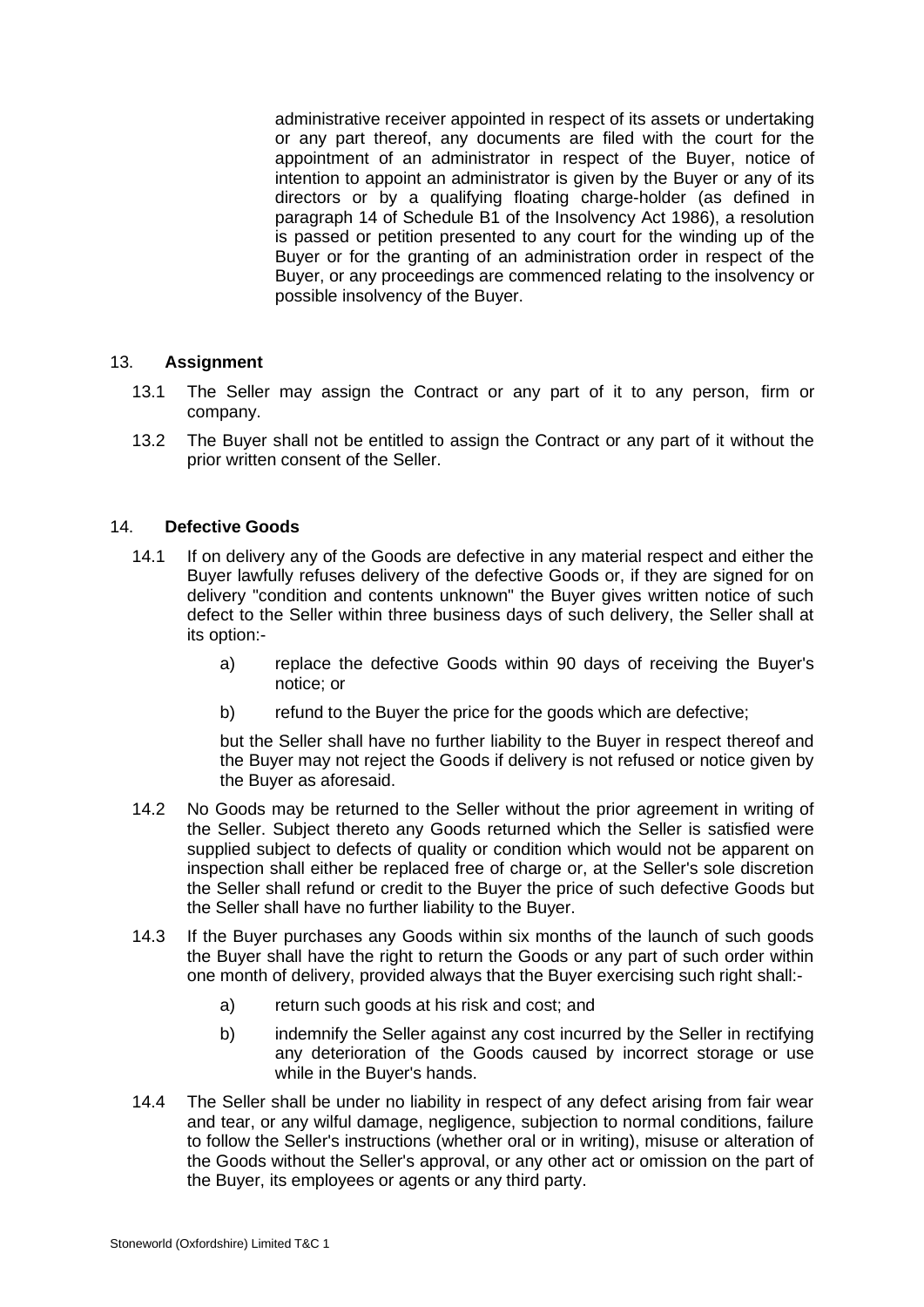- 14.5 Subject as expressly provided in these Conditions, and except where the Goods are sold under a consumer sale, all warranties, conditions or other terms implied by statute or common law are excluded to the fullest extent permitted by law.
- 14.6 Where the Goods are sold under a consumer sale the statutory rights of the Buyer are not affected by these Conditions.
- 14.7 Except in respect of death or personal injury caused by the Seller's negligence, or as expressly provided in these Conditions, the Seller shall not be liable to the Buyer by reason of any representation, or any implied warranty, condition or other term, or any duty at common law or under statute, or under the express terms of the Contract, for any direct or consequential loss or damage sustained by the Buyer (including without limitation loss of profit or indirect or special loss), costs, expenses or other claims for consequential compensation whatsoever (and whether caused by the negligence of the Seller, its servants or agents or otherwise) which arise out of or in connection with the supply of the Goods or their use or resale by the Buyer.
- 14.8 The Buyer shall be responsible to ensure that, except to the extent that instructions as to the use or sale of the Goods are contained in the packaging or labelling of the Goods, any use or sale of the Goods by the Buyer is in compliance with all applicable statutory handling and sale of the Goods by the Buyer is carried out in accordance with directions given by the Seller or any competent governmental or regulatory authority and the Buyer will indemnify the Seller against any liability loss or damage which the Seller might suffer as a result of the Buyer's failure to comply with this condition.

## 15. **Consumer Purchases – Cancellation**

- 15.1 If you are purchasing as a consumer, you may cancel your Order with us for the Products you order at any time up to the end of the fourteenth working day after the date you receive the ordered Products, subject to clause 14.2 below. You do not need to give us any reason for cancelling your Order nor will you have to pay any penalty, subject to clause 2.2 below.
- 15.2 You cannot cancel your Order, if the Products you have ordered are not a stock item or not ''off-the-shelf'' standard products (in particular a bespoke order) but were configured or produced pursuant to your order and instructions.
- 15.3 The Product must be unused, in its original packing and in a saleable condition.
- 15.4 To cancel your Order, please provide us with written notice by post to Stoneworld (Oxfordshire) Ltd, Views Farm, Windmill Hill, Great Milton, OX44 7NW or email notice to sales@stoneworld.co.uk in each case within the fourteen day period and giving details of the items ordered, and their delivery date.
- 15.5 If you have received the Products before you cancel your Order then you must send the Products back to our contact address at your own cost as per the Distance Selling Regulations. Where you fail to return the Goods to us, we shall be entitled to charge you for the costs of collecting the Goods from you. We reserve the right to deduct such costs from any refund due to you.
- 15.6 Once you have notified us that you are cancelling your Order, any sum debited to us from you, or any person acting as your agent, will be refunded to your account within 30 days of your Order, provided that the Products in question are returned by you and received by us in a saleable condition. If you do not return the Products delivered to you or do not pay the costs of delivery, we shall be entitled to deduct the direct costs of recovering the Products from the amount to be refunded to you.

#### 16. **Buyer's Default**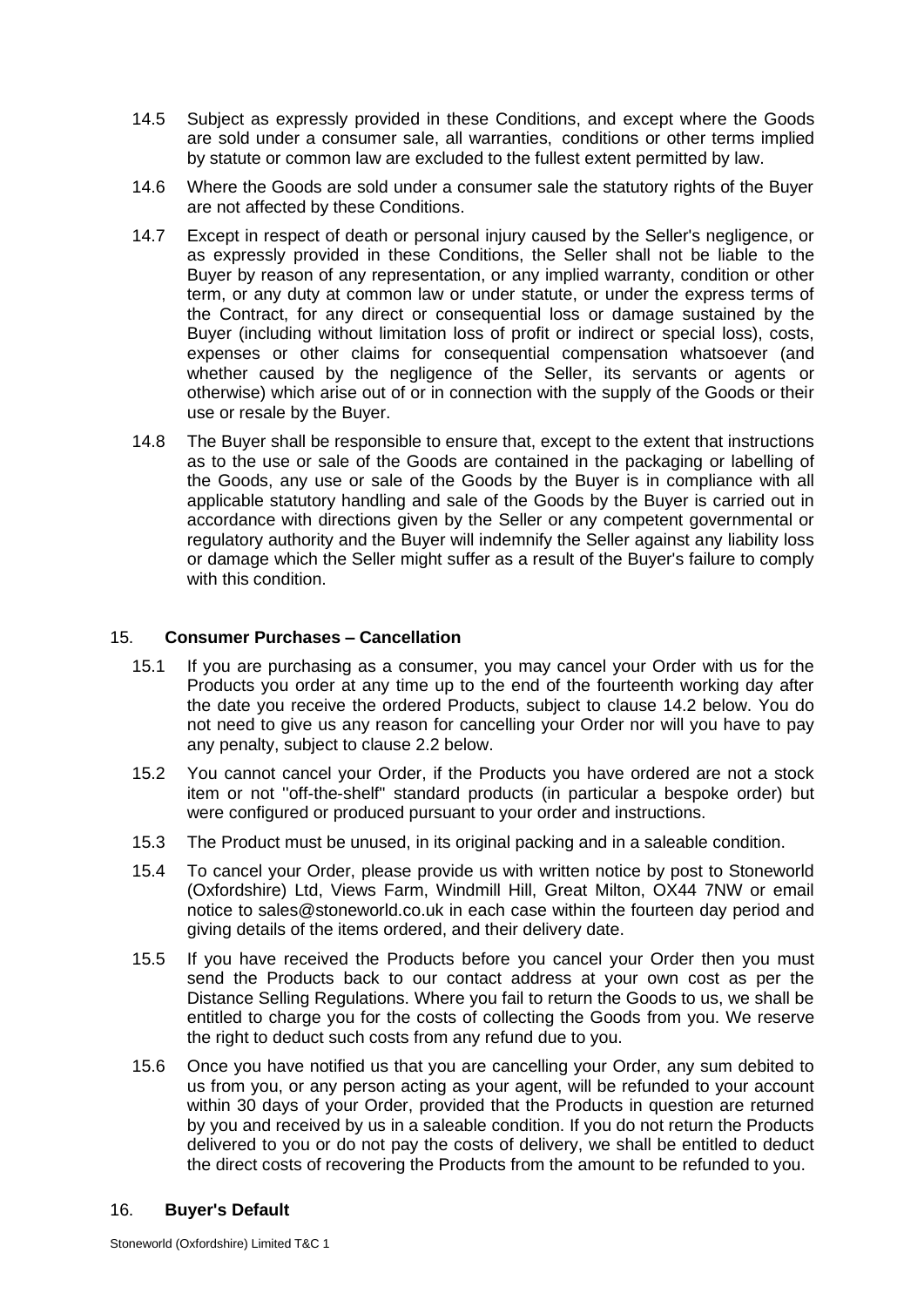- 16.1 If the Buyer fails to make any payment on the due date then, without prejudice to any other right or remedy available to the Seller, the Seller shall be entitled to:
	- a) cancel the order or suspend any further deliveries to the Buyer;
	- b) appropriate any payment made by the Buyer to such of the Goods (or the goods supplied under any other contract between the Buyer and the Seller) as the Seller may think fit (notwithstanding any purported appropriation by the Buyer); and
	- c) charge the Buyer interest (both before and after any judgement) on the amount unpaid, at the rate of two per cent per annum above National Westminster Bank plc base rate from time to time, until payment in full is made (a part of a month being treated as a full month for the purpose of calculating interest).
- 16.2 This condition applies if:
	- a) the Buyer fails to perform or observe any of its obligations hereunder or is otherwise in breach of the Contract; or
	- b) the Buyer becomes subject to an administration order or makes any voluntary arrangement with its creditors (within the meaning of the Insolvency Act 1986) or (being an individual or firm) becomes bankrupt or (being a company) goes into liquidation; or
	- c) an encumbrancer takes possession, or a receiver is appointed, of any of the property or assets of the Buyer; or
	- d) the Buyer ceases, or threatens to cease, to carry on business; or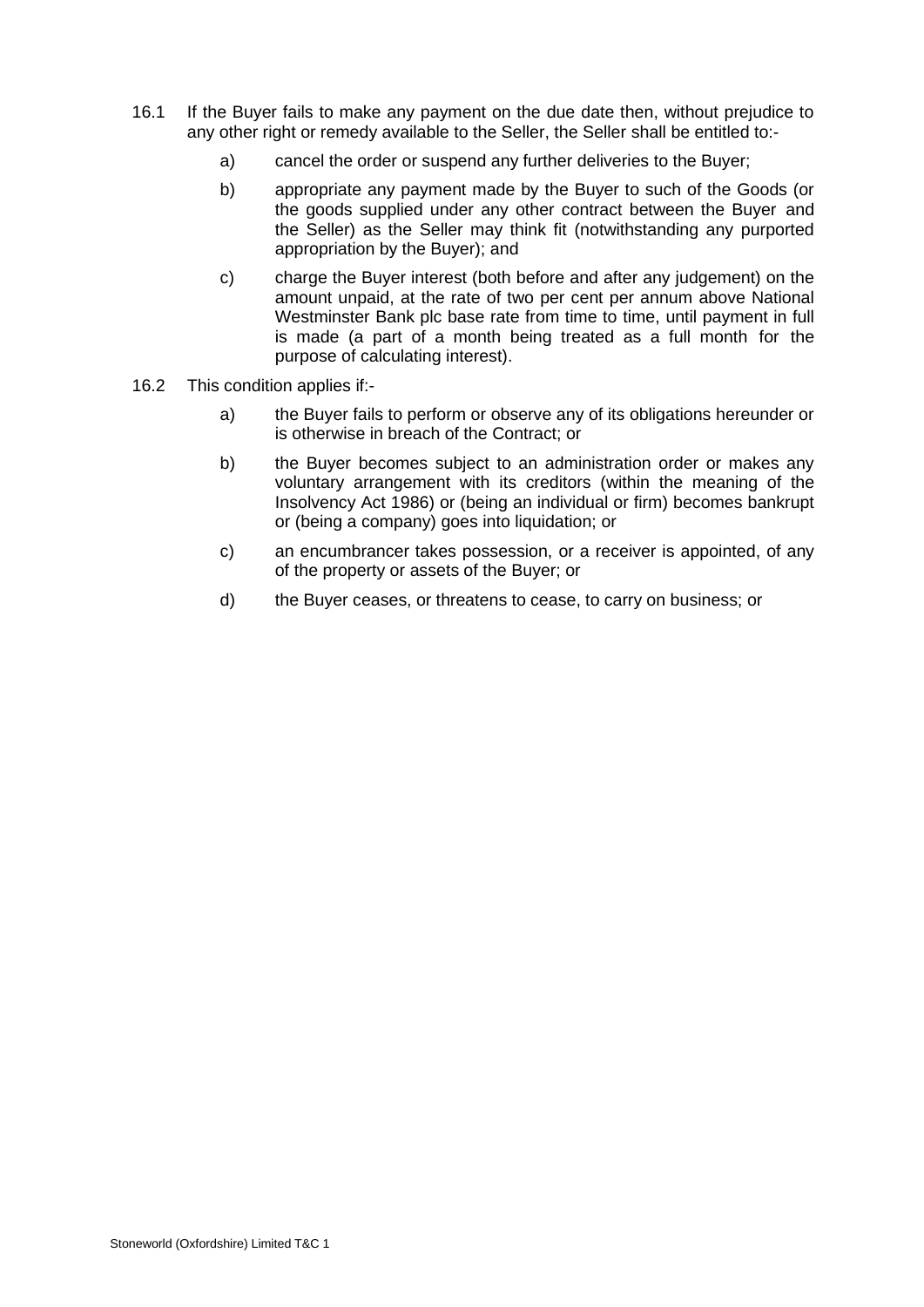- e) the Seller reasonably apprehends that any of the events mentioned above is about to occur in relation to the Buyer and notifies the Buyer accordingly.
- 16.3 If Condition 13.2 applies then, without prejudice to any other right or remedy available to the Seller, the Seller shall be entitled to cancel the Contract or suspend any further deliveries under the Contract without any liability to the Buyer, and if the Goods have been delivered but not paid for the price shall become immediately due and payable notwithstanding any previous agreement or arrangement to the contrary.

# 17. **Limitation of Liability**

- 17.1 Subject to condition 7, condition 8 and condition 13, the following provisions set out the entire financial liability of the Seller (including any liability for the acts or omissions of its employees, agents and sub-contractors) to the Buyer in respect of:
	- a) any breach of these conditions;
	- b) any use made (including but not limited to modifications) or resale by the Buyer of any of the Goods, or of any product incorporating any of the Goods; and
	- c) any representation, statement or tortious act or omission including negligence arising under or in connection with the Contract.
- 17.2 All warranties, conditions and other terms implied by statute or common law (save for the conditions implied by section 12 of the Sale of Goods Act 1979) are, to the fullest extent permitted by law, excluded from the Contract.
- 17.3 Nothing in these conditions excludes or limits the liability of the Seller:
	- a) for death or personal injury caused by the Seller's negligence; or
	- b) for any matter which it would be illegal for the Seller to exclude or attempt to exclude its liability; or
	- **c)** for fraud or fraudulent misrepresentation.
- 17.4 Subject to condition 14.2 and condition 14.3:
	- a) the Seller's total liability in contract, tort (including negligence or breach of statutory duty), misrepresentation, restitution or otherwise, arising in connection with the performance or contemplated performance of the Contract shall be limited to the Contract price; and
	- b) the Seller shall not be liable to the Buyer for any pure economic loss, loss of profit, loss of business, depletion of goodwill or otherwise, in each case whether direct, indirect or consequential, or any claims for consequential compensation whatsoever (howsoever caused) which arise out of or in connection with the Contract.

## 18. **Confidentiality, Publications and Endorsements**

- 18.1 The Buyer undertakes to the Seller that:
	- a) the Buyer will regard as confidential the contract and all information obtained by the Buyer relating to the business and/or products of the Seller and will not use or disclose to any third party such information without the Seller's prior written consent provided that this undertaking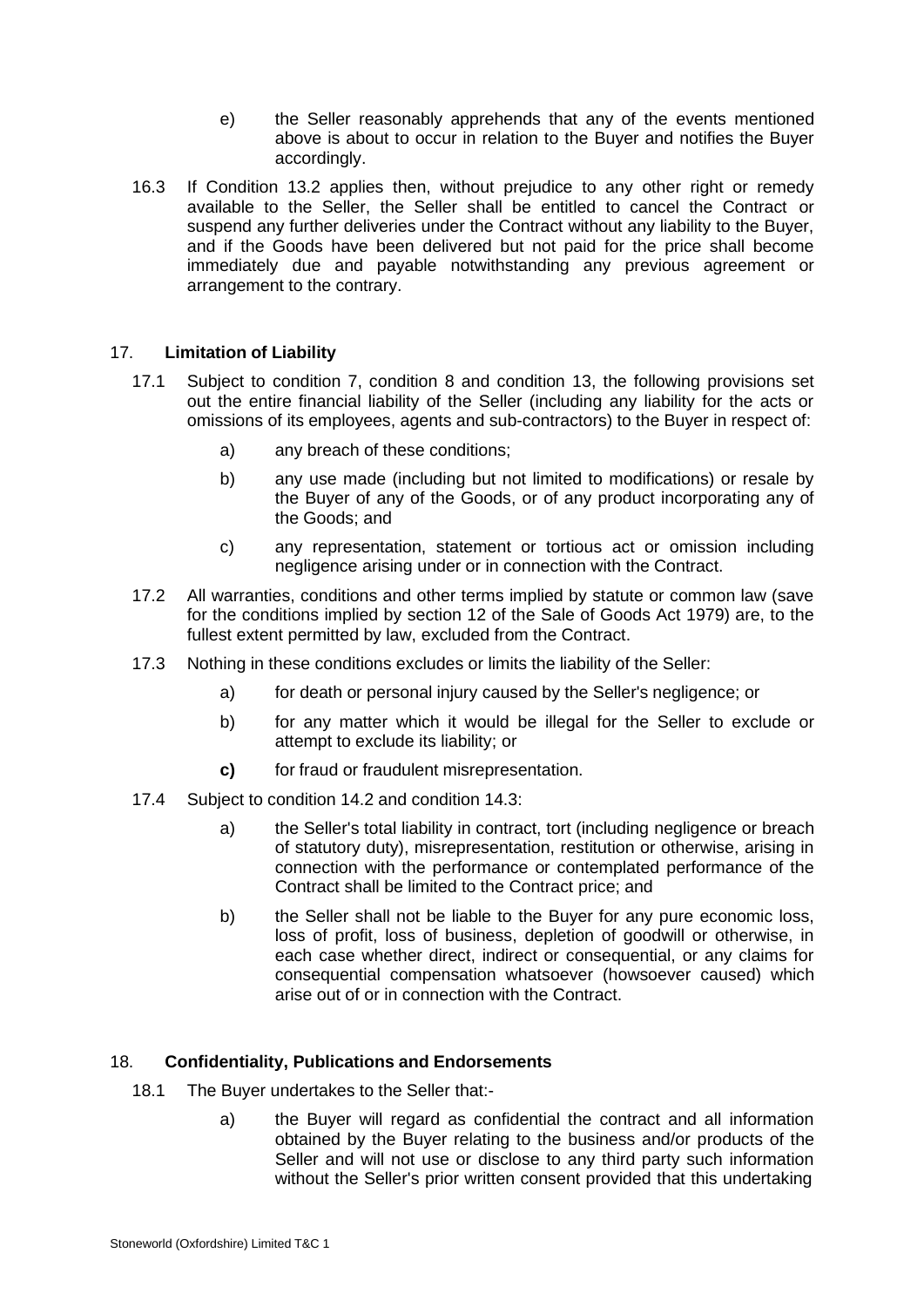shall not apply to information which is in the public domain other than by reason of the Buyer's default;

- b) the Buyer will not use or authorise or permit any other person to use any name, trademark, house mark, emblem or symbol which the Seller is licensed to use or which is owned by the Seller upon any premises note paper visiting cards advertisement or other printed matter or in any other manner whatsoever unless such use shall have been previously authorised in writing by the Seller and (where appropriate) its Licensor;
- c) the Buyer will use all reasonable endeavours to ensure compliance with this Condition by its employees, servants and agents.
- 18.2 This Condition shall survive the termination of the Contract.

### 19. **Storage on Premises**

- 19.1 So long as the Licence Fees are paid up to date, We will license You (but no other person) to store stone and/or Goods on Stoneworld premises in accordance with this Licence from the Licence Commencement Date until this Licence expires or is terminated.
- 19.2 You are deemed to have knowledge of the Goods on Stoneworld premises.
- 19.3 This Licence shall not create a tenancy or lease or similar arrangement.
- 19.4 This Licence does not mean We are bailees, custodians or warehousemen of the Goods and You acknowledge that We do not take possession of the Goods, subject to clause 17.7 below.
- 19.5 The licence fees are costed on pallet dimensions of 1200x1300x500mm. If one item is larger than the dimensions of one pallet, then this will be charged accordingly to the volume of pallets it equates to.
- 19.6 The licensee must pay the sums of £5.00 per pallet per month or £60.00 per pallet per annum.
- 19.7 If after 2 years the fees have not been paid nor has the Owner sought to remove the Goods, then subject to clause 5 we may treat Goods remaining on Stoneworld premises as abandoned and may dispose of them or remove them at the Licensee's cost.
- 19.8 The licensee may request in writing to extend the license. Should Stoneworld accept the request, the licenses and according charges will be extended

### 20. **Communications**

- 20.1 All communications between the parties about the Contract shall be in writing and delivered by hand or sent by pre-paid first class post or sent by fax or sent by electronic mail:
	- a) (in the case of communications to the Seller) to its registered office or such changed address as shall be notified to the Buyer by the Seller; or
	- b) (in the case of the communications to the Buyer) to the registered office of the addressee (if it is a company) or (in any other case) to any address of the Buyer set out in any document which forms part of the Contract or such other address as shall be notified to the Seller by the Buyer.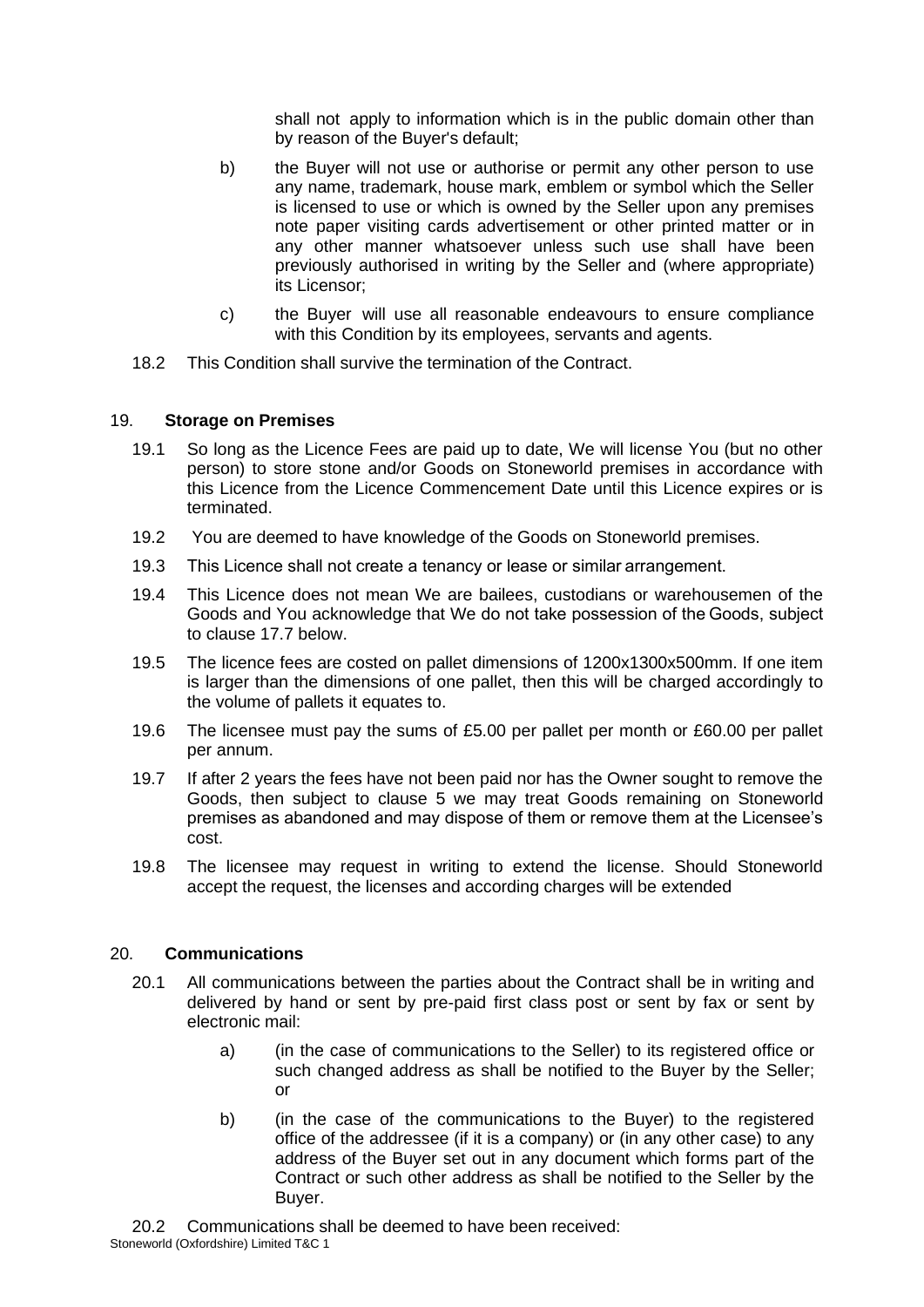- a) if sent by pre-paid first class post, two Business Days after posting (exclusive of the day of posting); or
- b) if delivered by hand, on the day of delivery; or
- c) if sent by fax or electronic mail on a Business Day prior to 4.00 pm, at the time of transmission and otherwise on the next Business Day.
- 20.3 Communications addressed to the Seller shall be marked for the attention of Robert Parker.

### 21. **Force Majeure**

- 21.1 In the event that either party is prevented from fulfilling its obligations under this Agreement by reason of any supervening event beyond its control including but not limited to war, national emergency, flood, earthquake, strike or lockout (subject to Sub-clause 17.2) the party shall not be deemed to be in breach of its obligations under this Agreement. The party shall immediately give notice of this to the other party and must take all reasonable steps to resume performance of its obligations.
- 21.2 Sub-clause 17.1 shall not apply with respect to strikes and lockouts where such action has been induced by the party so incapacitated.
- 21.3 Each party shall be liable to pay to the other damages for any breach of this Agreement and all expenses and costs incurred by that party in enforcing its rights